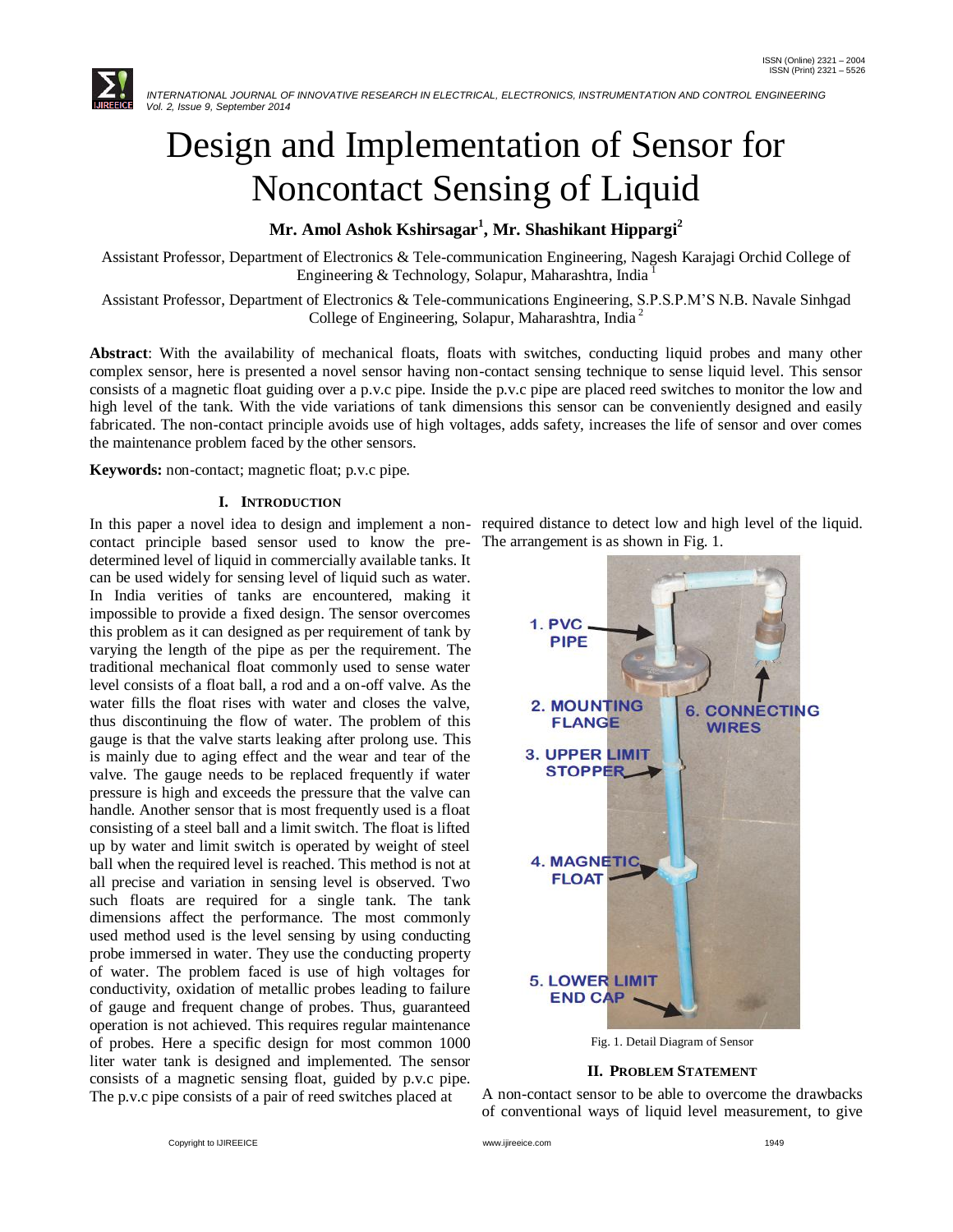

 *INTERNATIONAL JOURNAL OF INNOVATIVE RESEARCH IN ELECTRICAL, ELECTRONICS, INSTRUMENTATION AND CONTROL ENGINEERING Vol. 2, Issue 9, September 2014*

trouble free operation for long duration, minimizing the maintenance required and non-contact sensing of liquid is desired to be designed and implemented.

#### **III. PROPOSED WORK**

This paper is organized as follows:

- The basic measurement principle.
- Construction of the sensor.
- Testing of the sensor.
- Installation and Mechanical arrangement.
- Operation of sensor.

#### **IV.METHODOLOGY**

#### *A. Measurement Principle*

As shown the Fig. 2. the measurement principle is simple. Whenever a reed switch is surrounded by magnetic field in a particular direction, the reed switch closes otherwise it is open [1]-[6]. The non-contact principle of liquid sensing is thus achieved.



Fig. 2. Block Diagram showing Measurement Principle

#### *B. Sensor Construction*

The sensor construction is as shown in Fig. 1. is a p.v.c pipe of diameter 20mm and length 850mm is taken. The circuit of reed switch connection is shown in Fig. 3. is placed in p.v.c pipe. It is glued on top and bottom. The reed switch at the bottom of pipe is the low level limit and the second reed switch is placed at the desired upper level limit. The distance between the lower and upper limit is the desired distance in which the liquid level is to be controlled. The bottom of p.v.c pipe is sealed by end cap. The lower limit is set by end cap at bottom of p.v.c pipe. The float containing a magnetic ring is put on the pipe and the upper limit ring is set and screwed on pipe.

The distance between the upper and lower limit ring is 550mm. One can set the length of pipe and the control distance as per own convenience. The flange for mounting is fixed on the pipe. This mounting flange is of 110 mm diameter having two mounting holes. The top end of p.v.c pipe is connected by a coupler of 20mm to 40mm.The ends of the wire are connected to a three terminal screw connector. The connector is placed in the 40 mm pipe and *E. Sensor Operation* can be closed by a 40 mm end cap. This completes the assembly of the sensor.



Fig. 3. Circuit Diagram of System Hardware

#### *C. Sensor Testing*

The sensor can be easily tested by a multi-meter on the continuity range. Hold one probe of the multi-meter at the common terminal (C) of connector and another probe at the lower limit (L) of the connector. Slowly bring the magnetic float by sliding on p.v.c pipe towards the bottom and stop when continuity sound from multi-meter is heard. This is the lower limit of the sensor. In similar way connect one terminal of multi-meter to the common terminal (C) and other probe of multi-meter to high limit (H). Slide the magnetic float upwards till one hears a continuity sound. Set this position by upper limit ring. This is the testing procedure of the sensor. Now the sensor is ready to control the liquid between low and high limit.

#### *D. Sensor Installation*

The sensor is mounted by a pair of nut-bolt on top of tank. For this the tank is cut at top to enter the float and pipe. The flange of the pipe covers this cut portion of tank. The sensor installation is complete and is ready to use. This arrangement is shown in Fig. 4.



Fig. 4. Mechanical Set-up of the Sensor

Copyright to IJIREEICE [www.ijireeice.com](http://www.ijireeice.com/) 1950 The operation of gauge is quiet simple. When the tank is empty, the float is at the bottom limit and the lower limit reed switch is in closed position. If a multi-meter is connected between the (C) and (L) of the output connector